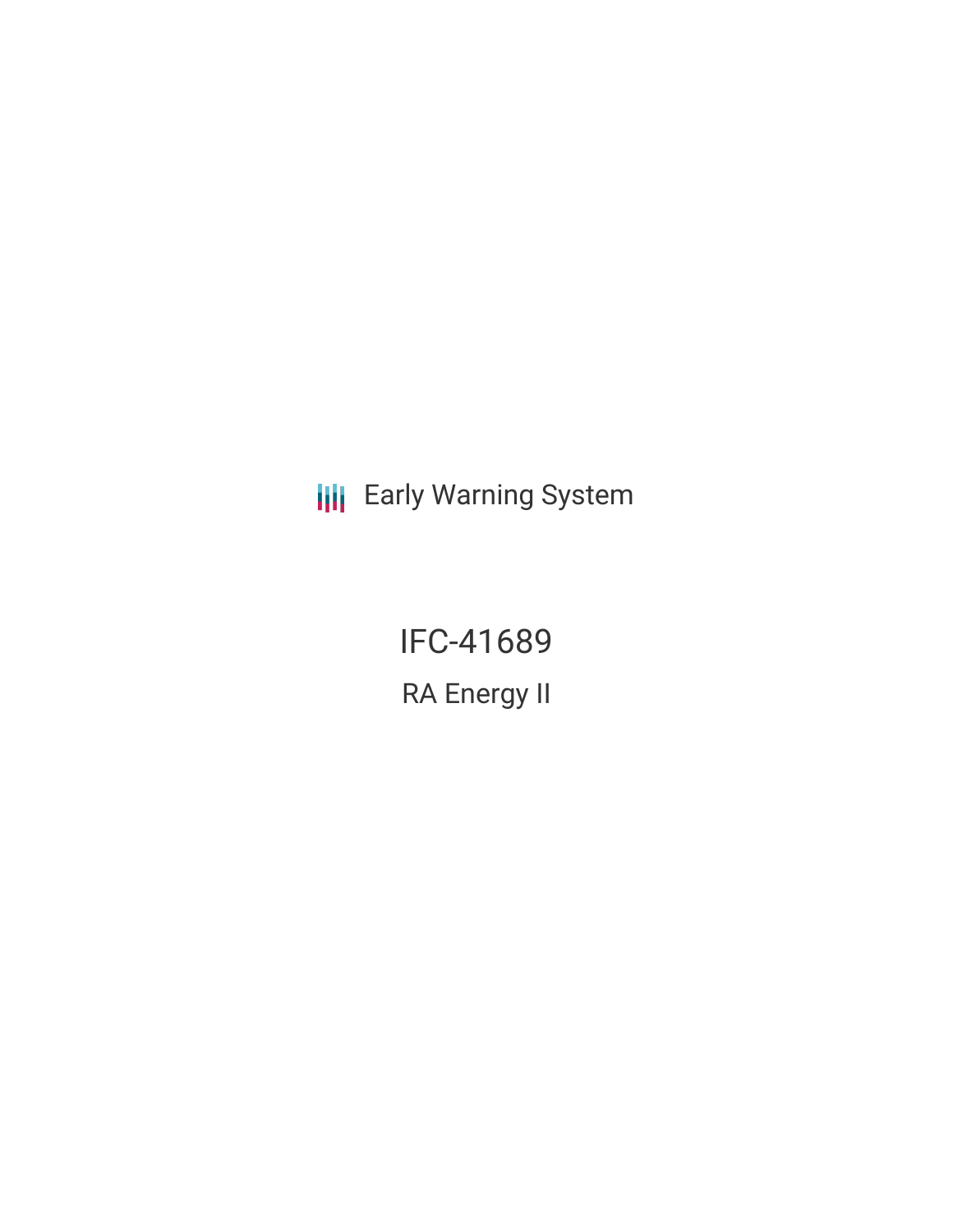## **Quick Facts**

| International Finance Corporation (IFC)                   |
|-----------------------------------------------------------|
| Proposed                                                  |
|                                                           |
| 2019-01-31                                                |
| RESPONSABILITY ACCESS TO CLEAN POWER FUND S.A., SICAF SIF |
| Energy                                                    |
| $$45.00$ million                                          |
| \$150.00 million                                          |
|                                                           |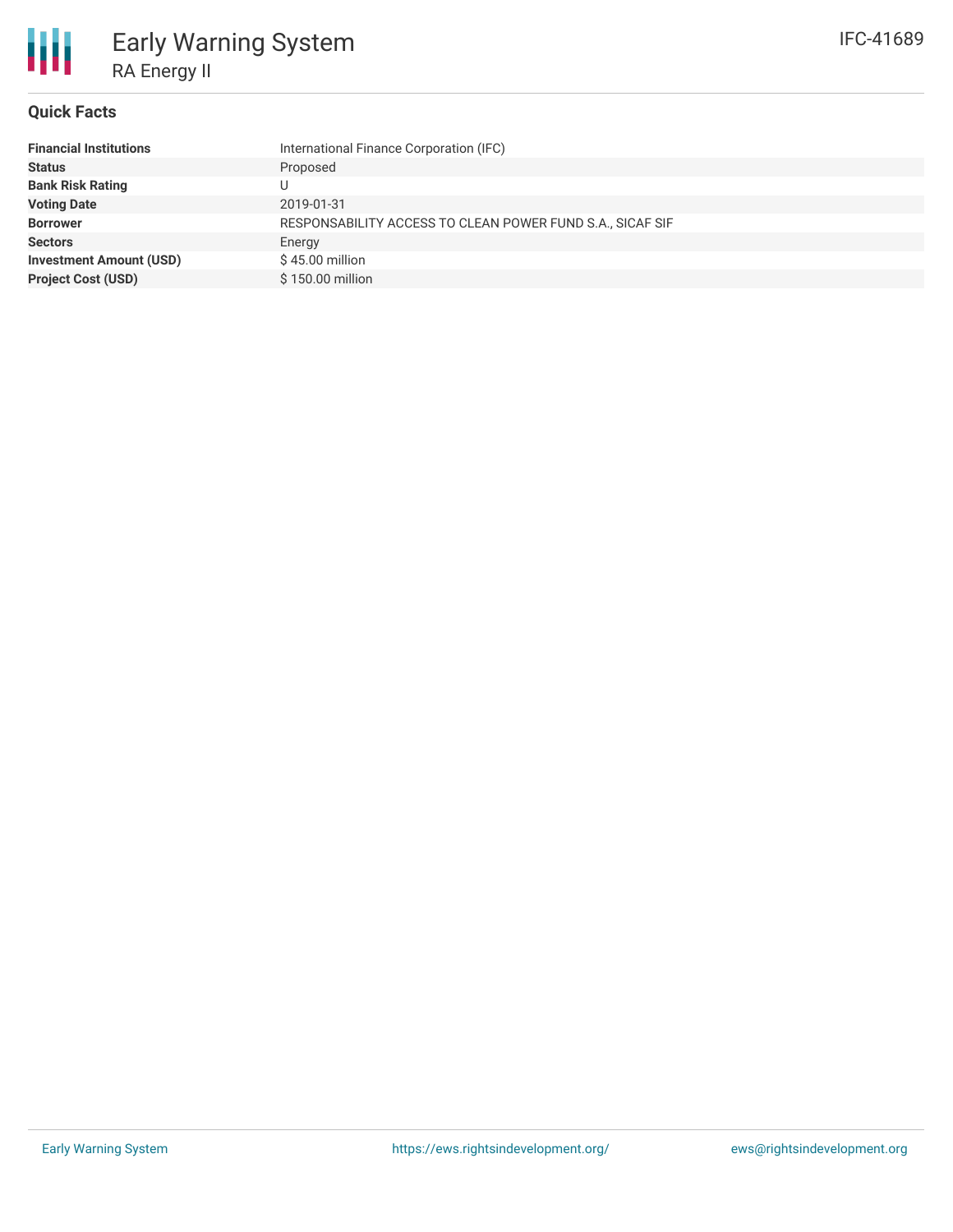

## **Project Description**

Access to Clean Power Fund ("ACPF" or the "Fund") is a US\$150mn fund (in the process of being raised), which will extend debt financing to companies providing renewable energy and energy efficiency solutions in the retail and off-grid Pay-As-You-Go (PAYGO) sector, and in the commercial and industrial sector, both part of the Distributed Generation ("DG") market. ACPF is the scale-up of the Energy Access Fund ("EAF"), into which IFC invested in 2015.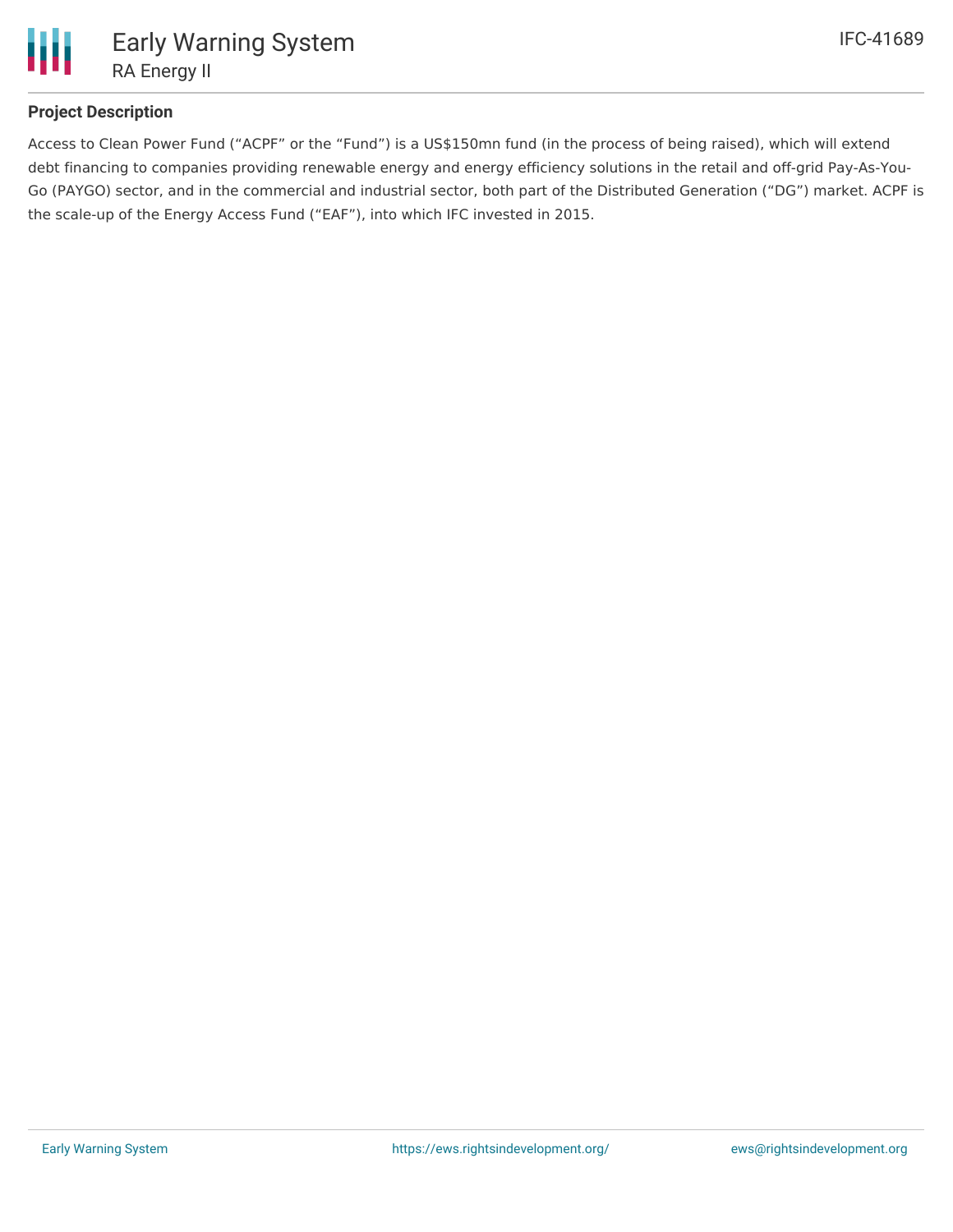

## **People Affected By This Project**

The most significant, expected project-level outcome is increased access to energy by un(der)served households and SMEs with unreliable access to affordable energy, and increased access to financing for manufacturers and distributors of DG. The Project is expected to target predominantly lower income segments and will contribute to the Sustainable Development Goals (SDGs). Beyond the Project, IFC anticipates that the Project will enhance financial integration and inclusiveness through the demonstration and market enabling channels.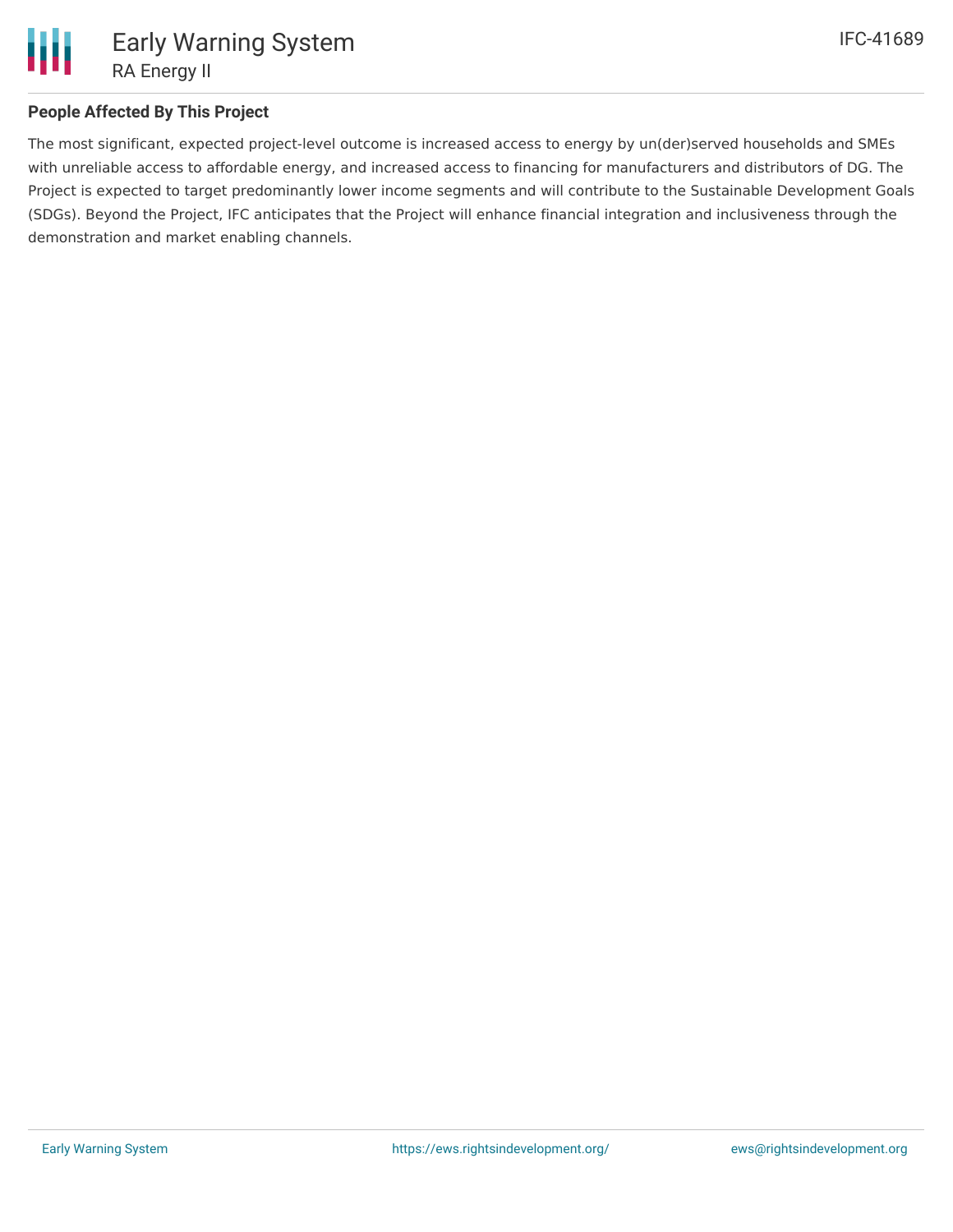# **Investment Description**

• International Finance Corporation (IFC)

# **Financial Intermediary**

Financial Intermediary: A commercial bank or financial institution that receives funds from a development bank. A financial intermediary then lends these funds to their clients (private actors) in the form of loans, bonds, guarantees and equity shares. Financial intermediaries include insurance, pension and equity funds. The direct financial relationship is between the development bank and the financial intermediary.

[responsAbility](file:///actor/1721/) (Financial Intermediary)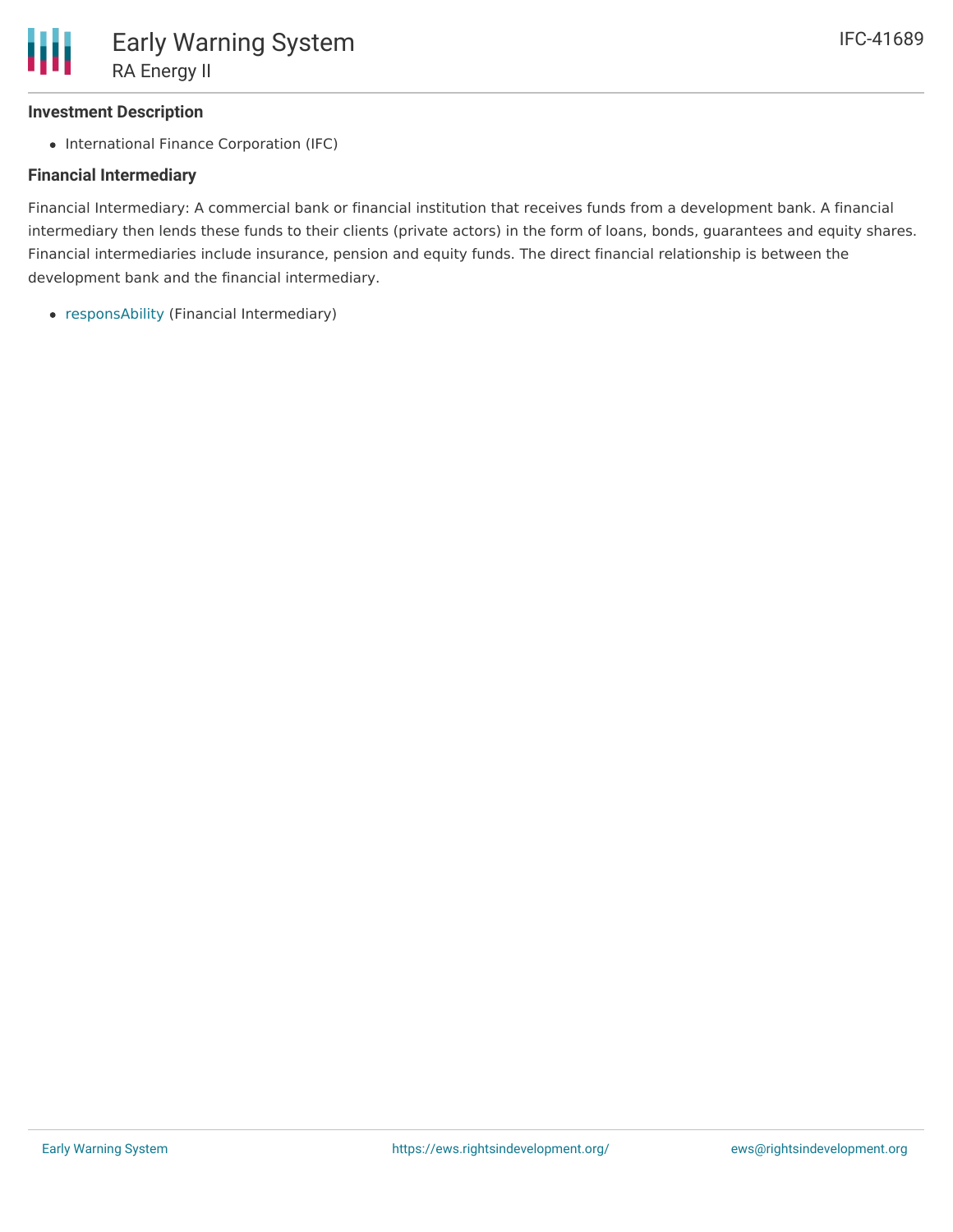

## **Private Actors Description**

Founded in 2003 in Zurich, responsAbility is an asset manager with US\$3 billion under management across 15 funds in 10 offices globally. responsAbility's funds provide financing predominantly to non-listed firms in emerging markets across energy, finance and agriculture sectors while responsAbility's investees help to meet the basic energy needs of mainly the lower income households as well as SMEs. responsAbility is owned by Swiss financial institutions and its employees.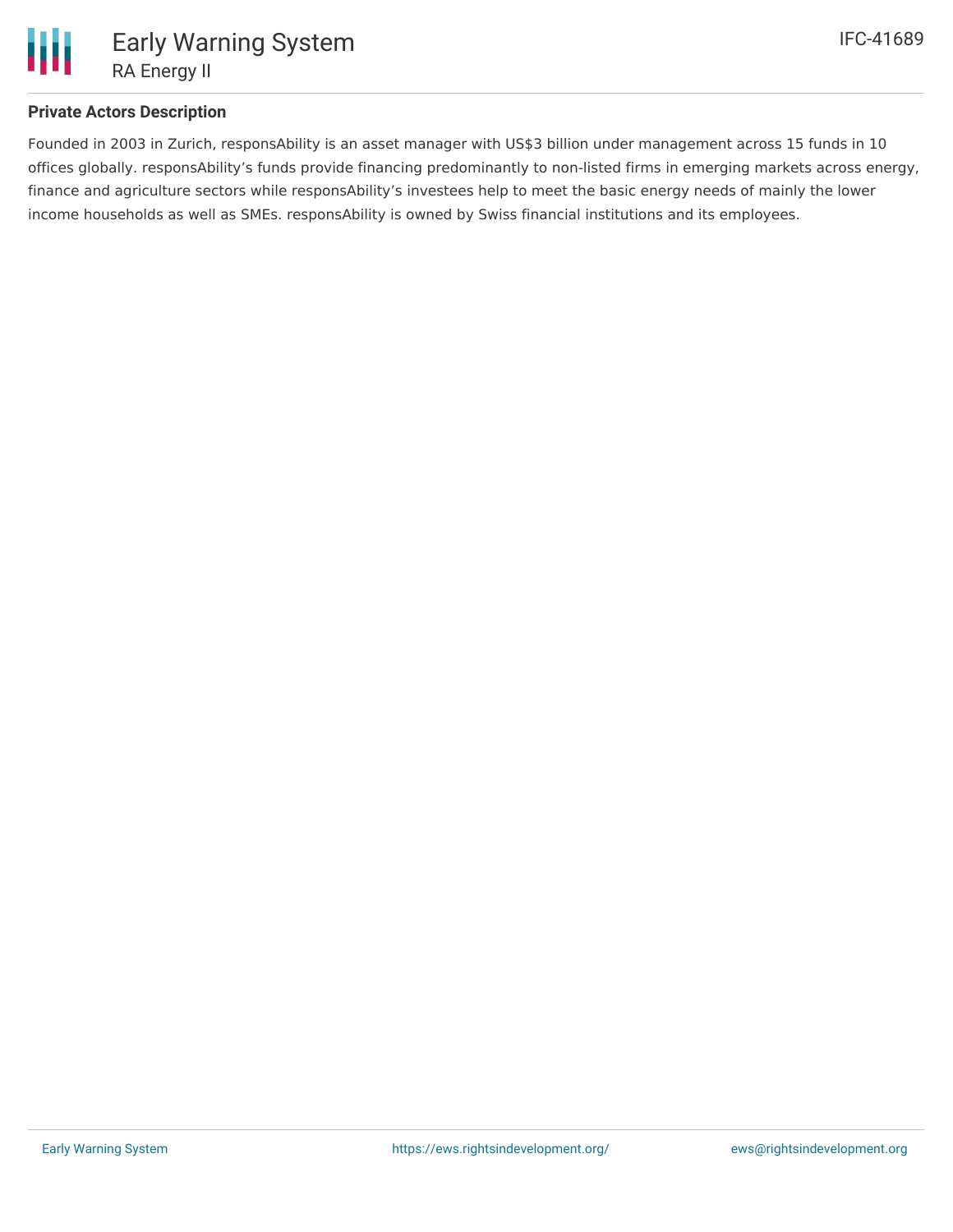

#### **Contact Information**

Carolina de Azevedo Senior Manager, Business Development +41 44 403 2188 carolina.deazevedo@responsAbility.com Josefstrasse 59, 8005 Zurich, Switzerland www.responsAbility.com

#### ACCOUNTABILITY MECHANISM OF IFC

The Compliance Advisor Ombudsman (CAO) is the independent complaint mechanism and fact-finding body for people who believe they are likely to be, or have been, adversely affected by an IFC or MIGA- financed project. If you submit a complaint to the CAO, they may assist you in resolving a dispute with the company and/or investigate to assess whether the IFC is following its own policies and procedures for preventing harm to people or the environment. If you want to submit a complaint electronically, you can email the CAO at CAO@worldbankgroup.org. You can learn more about the CAO and how to file a complaint at http://www.cao-ombudsman.org/